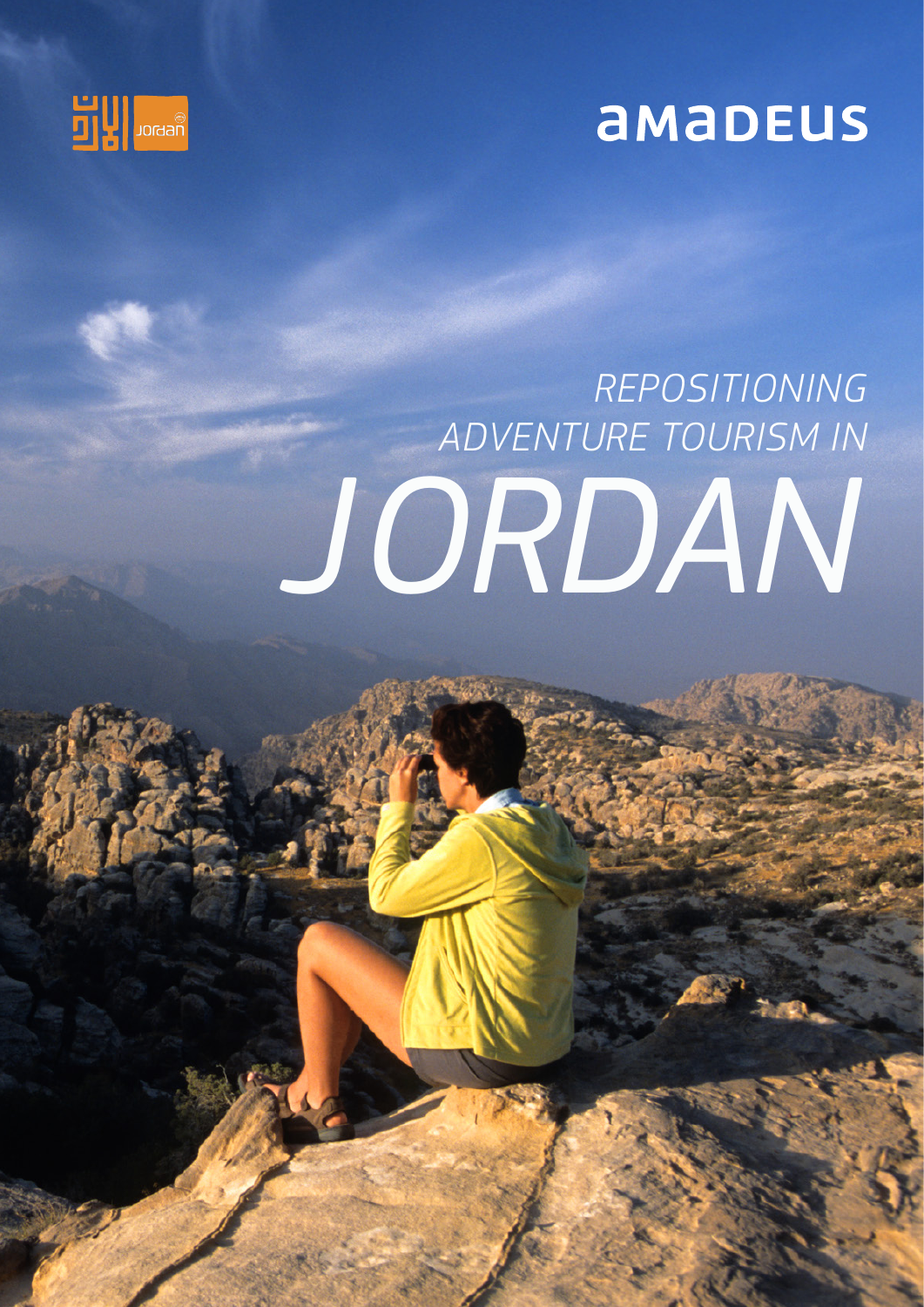

In 2019, Visit Jordan partnered with Amadeus with the aim to create awareness of Jordan as a destination, engage with new audiences and of course, to ultimately attract more visitors to Jordan. Working together with Amadeus, Visit Jordan had two clear objectives for the campaign: **to promote Jordan as an adventure destination and to change the existing perceptions of the country.**



There is no definitive definition of adventure tourism, also known as adventure travel, as it could have different meanings to different people. Travel is an adventure! That said, it is also a niche form of tourism which involves exploration, discovery, and more often than not, getting off the beaten track in one way or another. The Adventure Travel Trade Association defines adventure tourism as a trip that includes at least two of the following three elements: physical activity, natural environment and cultural immersion. As such, this niche audience demonstrates particular characteristics and desires when it comes to travelling.

Visit Jordan had to ensure everything was in place for this audience, service providers, sites, guidelines, structures etc. Amadeus then helped the destination to understand their adventure Amadeus through data, in order to target and attract them effectively.

## Changing Perceptions

Another key challenge was how to promote Jordan as a safe destination due to negative associations connected with it. In addition to that, historically, Visit Jordan promoted a particular image, focusing on the most well-known attractions and sites to visit such as Petra, Wadi Rum, the desert and camels.

Adventure tourism is a great way to break the stereotype and attract travellers to a new market, showing a different side of Jordan, promoting its culinary offer, biodiversity and ethnic diversity. For this, it was important to promote a different image to the existing image that was communicated by Visit Jordan and create a completely separate brand from the Jordan in the minds of visitors.



Visit Jordan developed a range of new photography to represent another side of Jordan and to challenge the stereotypical desert image. With high-quality visual content provided by Visit Jordan, Amadeus helped to create a campaign that was focused on adventure travel, and distributed through premium travel display and video.